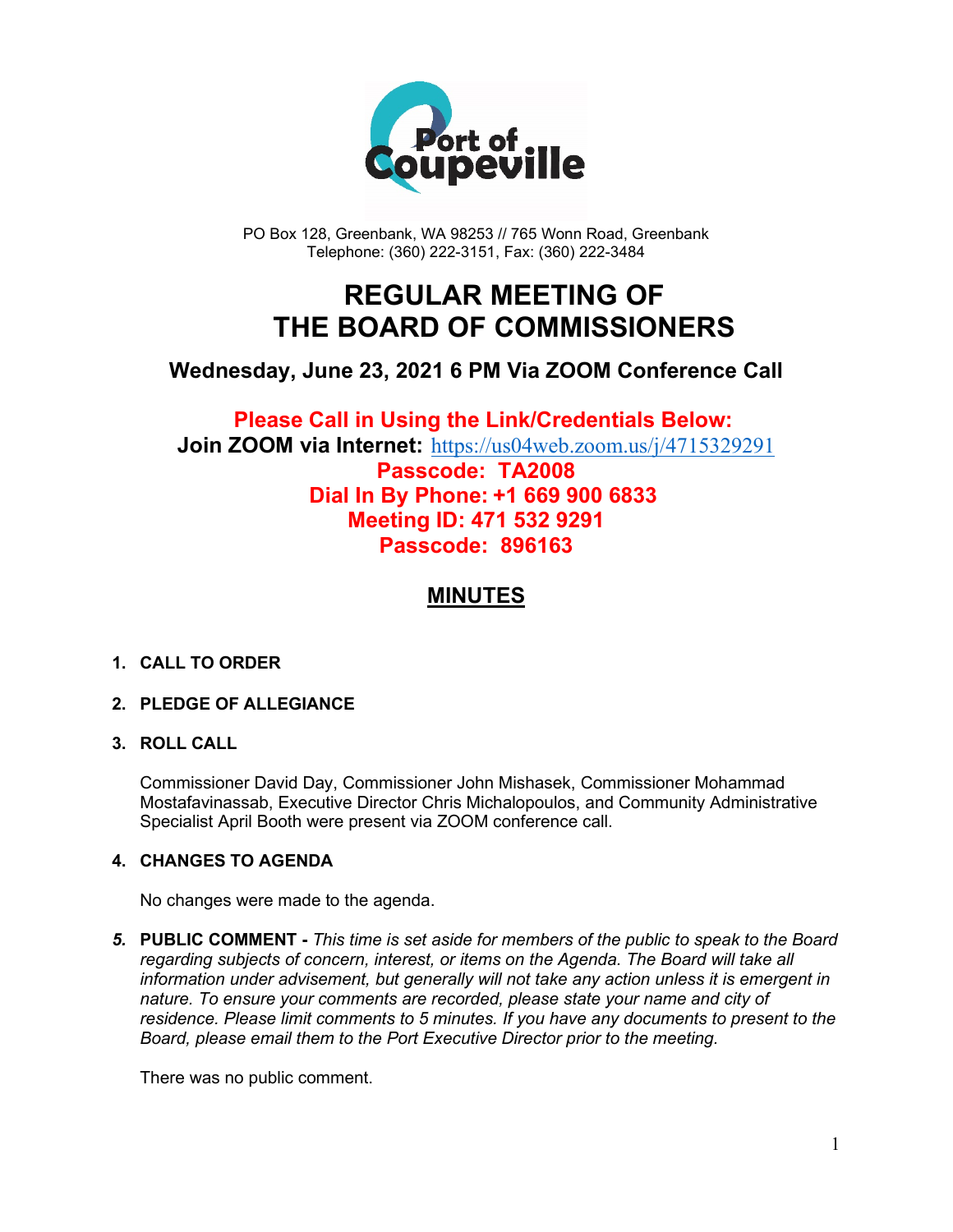#### **6. OLD BUSINESS**

#### **6.1 Discussion: Industrial Development District Update**

- Draft Timeline of Key Dates
- Draft Resolutions Review

Executive Director Chris Michalopoulos gave an update on the status of the Industrial Development District process. Commissioners discussed the IDD process and resolutions needed.

#### **6.2 Discussion: Wharf Fire Suppression Project Update**

Executive Director Chris Michalopoulos gave an update on the wharf fire suppression system construction.

#### **7. PUBLIC COMMENT**

Marianne Burr of Coupeville noted her appreciation for the progress made on the Industrial Development District and the benefits the IDD will provide for capital improvements of the Port's historic properties.

#### **8. COMMISSIONER DISCUSSION**

Commissioner Mohammad Mostafavinassab reported notes from the recent IRTPO meeting, discussing the traffic pattern changes that the DOT made to a roundabout on Highway 20 and the reduction to one ferry for the Port Townsend/Coupeville ferry.

Commissioner John Mishasek discussed the need for the island to be self-sustaining as he read in a study the Island County Tourism Board published reported that for every dollar that is generated by tourism, the island spends approximately \$0.58.

Commissioner John Mishasek noted his attendance at a recent meeting the Port of Skagit held to discuss the grant funding they received to purchase the Western State mental hospital.

Commissioner David Day discussed the uniqueness of Greenbank Farm and suggested the need to review the best uses of the property and the future of the Greenbank Farm.

Commissioner David Day inquired if there was an update from City of Oak Harbor on the Oak Harbor airport discussed at the last meeting. Executive Director Chris Michalopoulos noted he had not received any updates.

Commissioner David Day asked for an update on the permitting for the Piling and Caps project. Executive Director Chris Michalopoulos has confirmation from the Department of Fish and Wildlife that they are waiting on NMFS, who has assigned a representative to visit the wharf and move it forward.

Commissioner David Day inquired about the status of the facade construction at 24 Front Street. Executive Director Chris Michalopoulos confirmed he expects construction to begin this week.

Commissioner David Day inquired if a permit process would generate revenue for the Port when filming occurs at the wharf.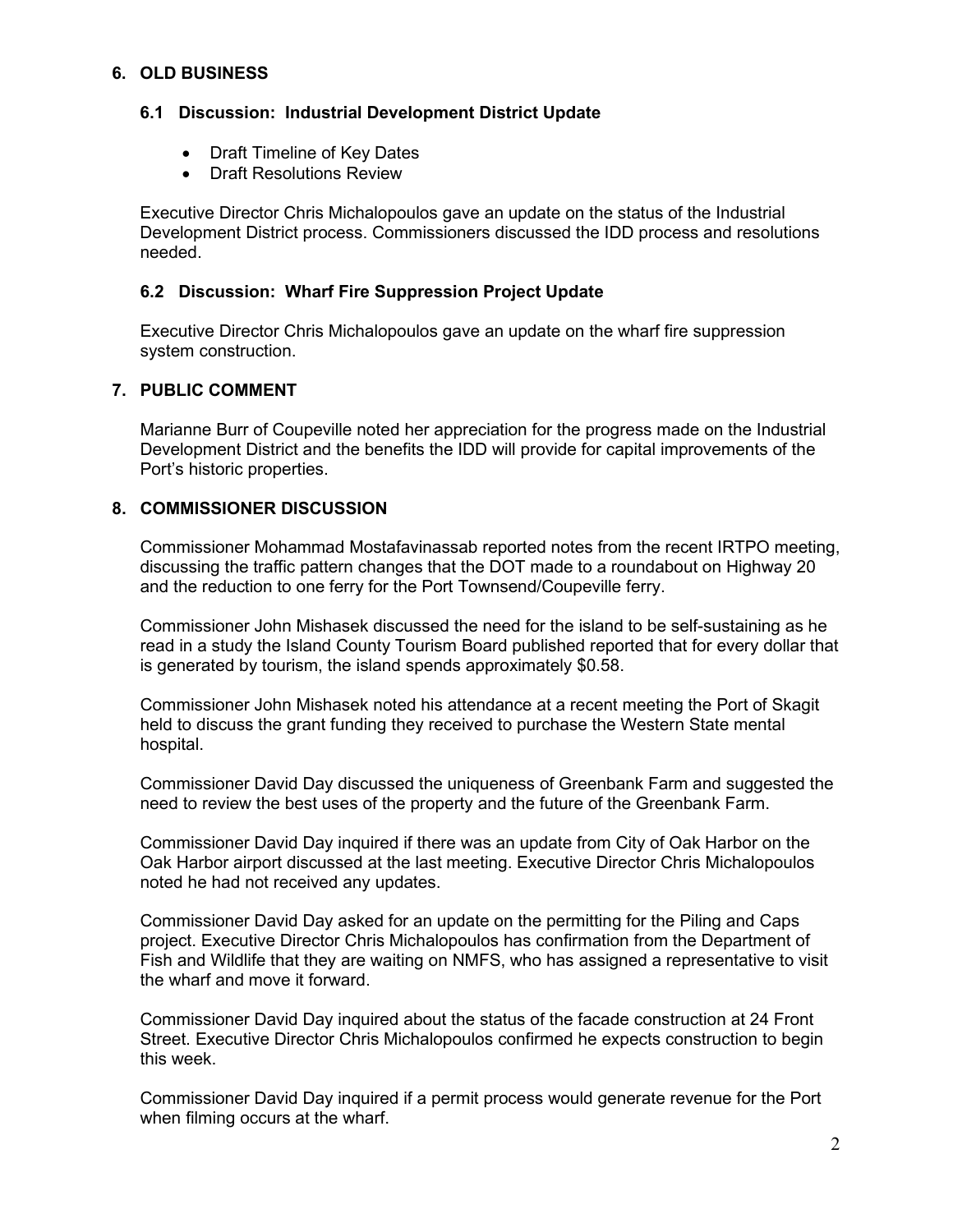#### **9. ADJOURN**

The meeting adjourned at 6:58 PM.



bhhirl



David Day **Communist Communist Communist Communist Communist Communist Communist Communist Communist Communist Communist Communist Communist Communist Communist Communist Communist Communist Communist Communist Communist C** 

**Next regular meeting: Wednesday, July 14, 2021, 10AM Via ZOOM Conference Call Please Call in or Participate Via the Link Below: Join ZOOM via Internet:** <https://us04web.zoom.us/j/4715329291> **Passcode: TA2008 Dial In By Phone: +1 669 900 6833 Meeting ID: 471 532 9291 Passcode: 896163**

**Posted to: Port of Coupeville Web Page -- www.portofcoupeville.org United States Post Office – Coupeville & Greenbank, Washington Whidbey News Times – [editor@whidbeynewsgroup.com](mailto:editor@whidbeynewsgroup.com) Town of Coupeville – [clerktreasurer@townofcoupeville.org](mailto:clerktreasurer@townofcoupeville.org)**

**6/24/2021**